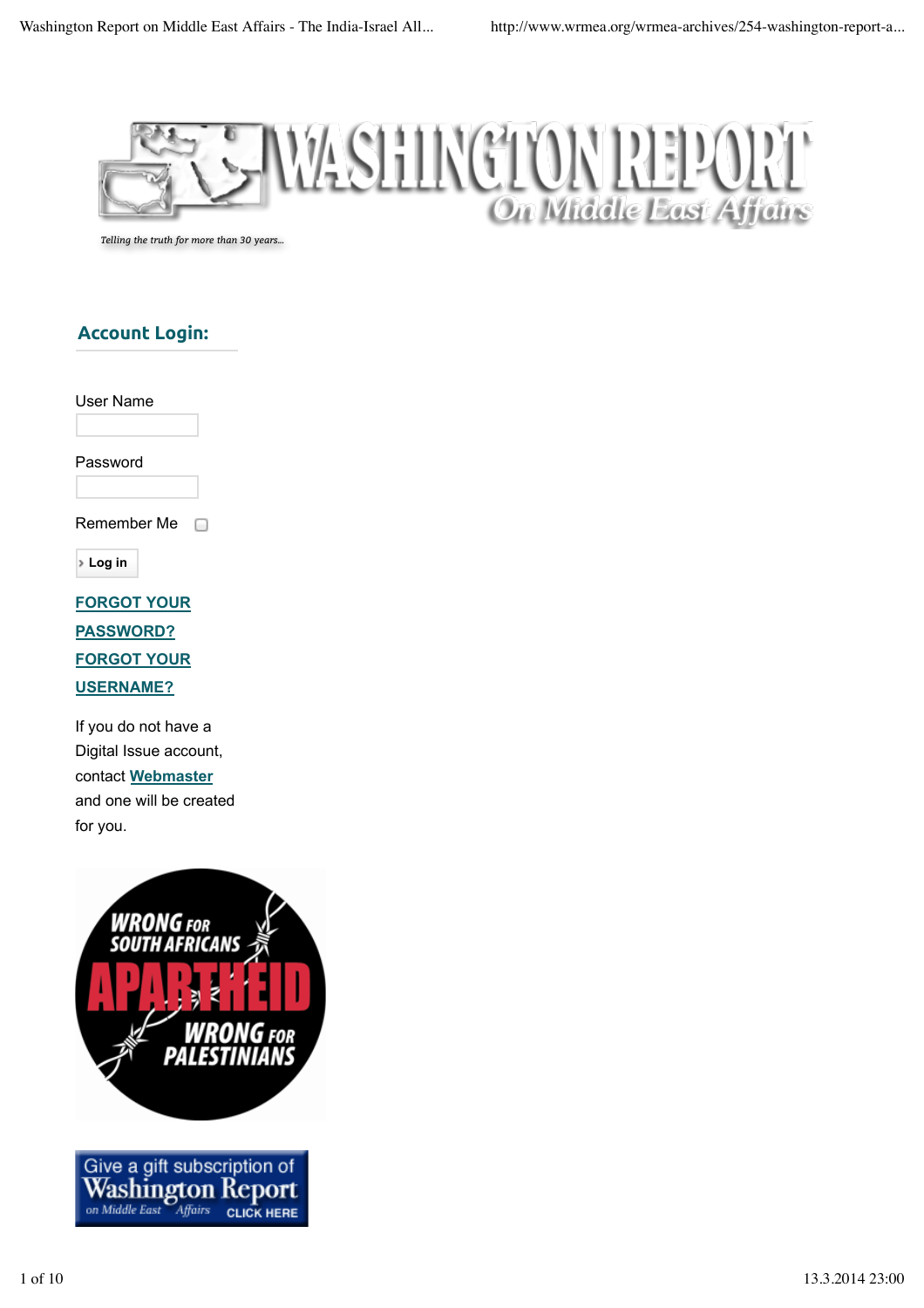







**0 Comments**

**Washington Report on Middle East Affairs, October 2003, pages 32-33**

**Two Views**

# **The India-Israel Alliance**

# **Burgeoning Alliance Reinforces Intolerance**

#### **By Zahir Janmohamed**

In a Dec. 22, 2002 *Times of India* poll, 400 students from India's most prestigious colleges were asked to select the ideal leader for India. Independence leader and spiritual icon Mahatama Gandhi led with 23 percent, followed by current Prime Minister Atal Bihari Vajpayee with 20 percent. Coming in a close third, with 17 percent, was Adolf Hitler.

According to one respondent, 18-year-old Phalguni Das of the National College in Bombay, Hitler "may not have been the best of human beings, but he possessed high leadership qualities. He had the unique ability to make people follow him forcibly, and nearly conquered the world."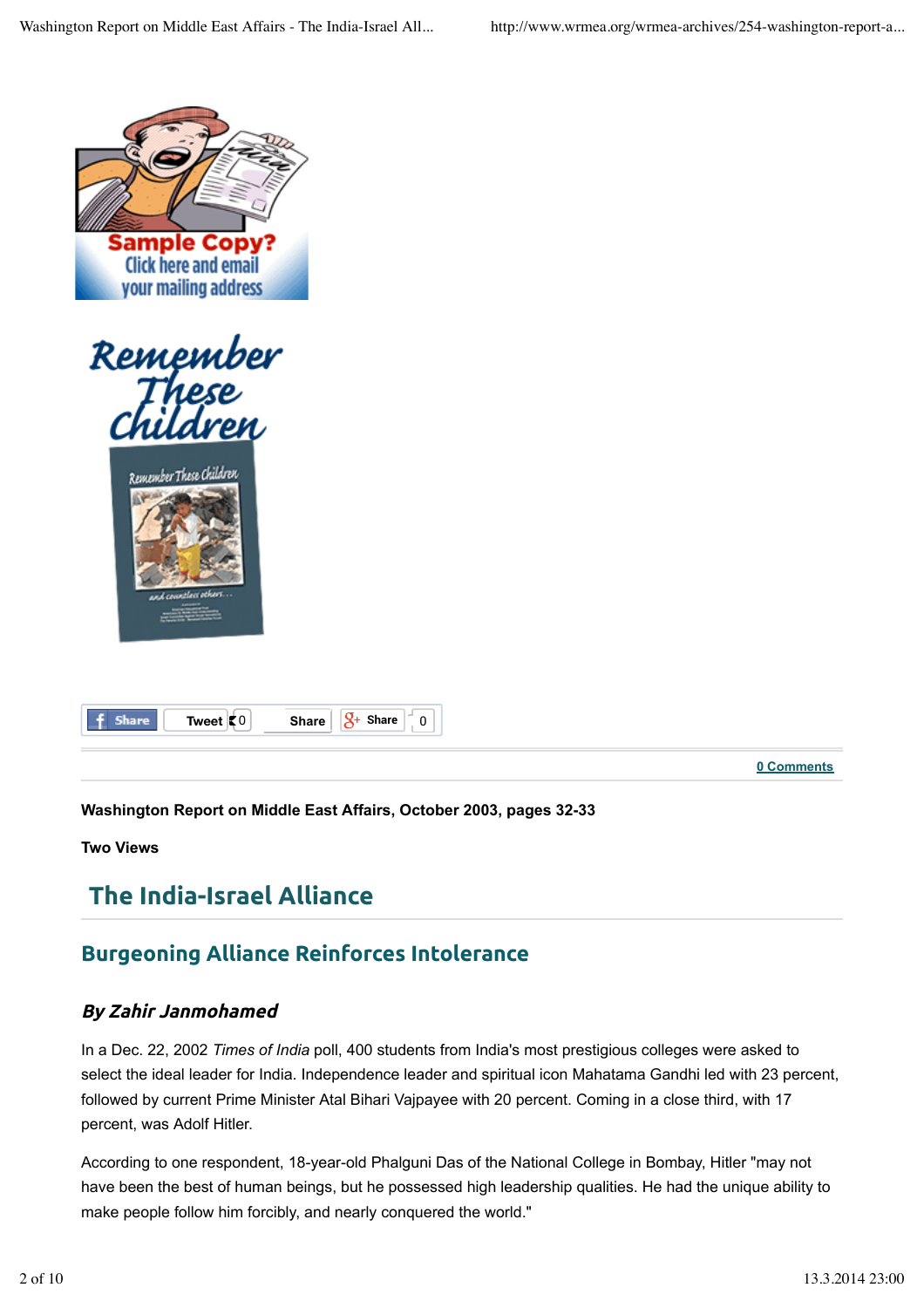Given the nature of government-issued textbooks in India, however, these results should not come as a surprise. In a Standard 9 textbook for the western state of Gujarat, Hitler is described as a man who gave "race pride" to his people. There is no mention of his ghastly treatment of Jews. In the book's chapter on "Problems of the Country," moreover, the first subsection, on "Minorities," calls Muslims, Jews, and Christians "foreigners in India."

One would imagine, then, that Jews, with their history of persecution, would distance themselves from the Indian government, given its vilification of minorities.

Instead, however, the first-ever joint Capitol Hill forum between the U.S. Indian Political Action Committee (USINPAC), the American Jewish Committee, and the American Israel Public Affairs Committee (AIPAC) was held July 16 in the nation's capital. The event featured nearly a dozen Congress members from across the U.S., diplomats from the Indian and Israeli embassies, and political activists from both communities speaking about the "symbiotic," "intrinsic," and "unique" nature of Jewish-Indian relations.

Congressman Joe Wilson (R-SC), co-chair of the Congressional India Caucus, said it was "appropriate to make this bond." Numerous speakers used the words "Muslim" and "terrorist" interchangeably. The problem for the two nations, said Congressman Gary Ackerman (D-NY), was that Israel was "surrounded by 120 million Muslims" while "India has 120 million (within)." These comments, however, contradict Indian intelligence officer B. Raman, who earlier boasted that not a single Muslim from India has been linked to al-Qaeda, Hamas, or any of the other terrorist organizations that threaten the U.S.

One speaker, Rep. Brad Sherman (D-CA), opened his speech on the importance of respecting India as an ally by telling an offensive Patel joke featuring stereotypes of Patels running motels.

While the event purported to speak for all Indians, none of the speakers mentioned issues of concern to many Indians: AIDS, mal-nutrition, employment, basic human rights, or education.

Congressman Tom Lantos (D-CA) seemed to summarize the overriding issue of the evening (and perhaps of the alliance): "We are drawn together by mindless, vicious, fanatic, Islamic terrorism."

Certainly, establishing relations and engaging in dialogue between communities is important. Not only is the burgeoning alliance with India detrimental for Israel's interests, however, but it also is insensitive toward Jews.

Over the past few years, India's ruling BJP party has aggressively pushed its agenda of "Hindutva." This extremist ideology, a distortion of the tolerant ethos of Hinduism, seeks to create a Hindu state in India in which minorities (including Jews) are forced to live as second-class citizens because they are adherents of a religion founded outside of India.

Unfortunately, in seeking to form an alliance with India and its diasporic community, many Jewish organizations have reached out only to unrepresentative, radicalized groups like USINPAC that are willing to ignore Hindutva's challenge to Indian democracy. The vast majority of Indians—be they Hindus, Sikhs, Christians, Muslims, or Parsees—are secular and progressive, and reject such myopic and intolerant visions of India.

When India's Deputy Prime Minister L.K. Advani recently visited the U.S., the American Jewish Committee hosted a June 10 dinner in his honor. Israeli Embassy spokesman Mark Regev said his country maintained close ties with Advani because "he is a man of great power."

At the May 8 annual meeting of the American Jewish Committee, India's National Security Adviser Brajesh Mishra boasted of an "historical affinity" between India and the Jews, saying India is one of the only countries with no history of anti-Semitism.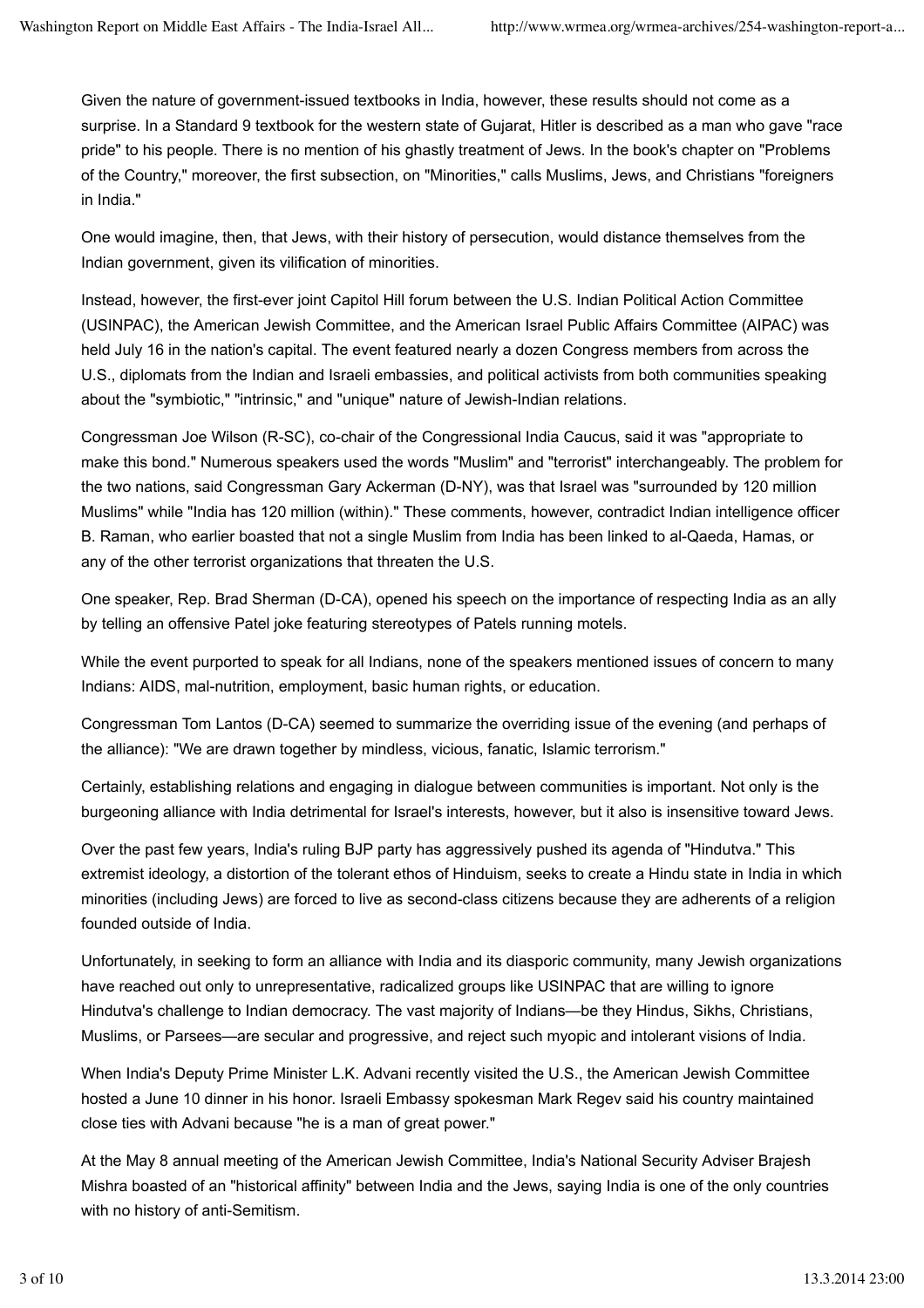That Advani has violated international human rights laws and eroded Indian democracy is apparent. Noted Smita Narula, senior researcher at Human Rights Watch, "Advani basically represents a group of organizations that have the ultimate aim of turning India into a Hindu state. To achieve those ends they have encouraged extreme violence. It's been harmful not only to Muslims and Christians, but for the population as a whole and for the country's secular, democratic fiber."

What is less obvious, however, is Advani's track record of endorsing anti-Semitic Indian organizations and leaders. In a July 5, 2002 *Financial Times* interview, the Indian prime minister admitted, "If you see any virtue in me, I have imbibed it from the Rashtriya Swayamsevak Sangh (RSS)—its discipline, patriotism and commitment to integrity of public life. It is absurd to ask me to de-link from the RSS."

This group, however, which Mahatama Gandhi labeled "totalitarian" and "fascist," serves as a recruiting and training ground for proponents of hard-line Hindu nationalism. Two of the organization's pioneering ideologues, Veer Savarkar and M.S. Golwarkar, had choice words about Jews. Speaking of the Nazis, Golwarkar said, "To keep up the purity of the nation and its culture, Germany shocked the world by the purging of its Semitic race, the Jews. National pride at its highest has been manifested there. Germany has also shown how well-nigh impossible it is for races and cultures having differences going to the root to be assimilated."

In 1938, Savarkar endorsed the persecution of Jews in Germany, noting, "Germany has every right to resort to Nazism and Italy to Fascism, and events have justified that those isms and forms of governments were imperative and beneficial to them under the conditions that obtained there."

According to the BBC, Savarkar also was "suspected of being involved in Gandhi's assassination." One would imagine that, given global awareness and concern over anti-Semitism, Indian leaders like Advani would distance themselves from ideologues like Gowalkar and Savarkar.

In fact, however, just the opposite has occurred. In February 2003, Savarkar's portrait was unveiled in the central hall of New Delhi's parliament, amid shouts of "Long live Savarkar." Defending the incident, Advani noted, "It was a burden on us that we could not install the portrait of Savarkar for all these years, but it is good that we could accomplish it during our tenure."

In the upcoming weeks, Israeli Prime Minister Ariel Sharon will become the first Israeli leader to visit India.If the American Jewish community wishes to establish ties with India, it might consider first pressuring the BJP government to abandon its anti-Semitism and vilification of minorities.Aligning with hard-line leaders like Advani only reinforces the intolerance that Jews and Indians should be fighting.

*Zahir Janmohamed is currently writing a book about the rise of religious violence in South Asia.*

# **A Friendship Forged in Steel and Weaponry**

### **By Delinda C. Hanley**

Israel has always tried to have a friendly non-Arab ally in the neighborhood. This special buddy enjoys shopping sprees in Israel's vast weapons market, fun-filled joint training exercises, and nary a hint of criticism from Washington, DC, which funds most of the weapons programs Israel peddles. In return for spending big bucks in Israel, the Jewish State's special friend benefits from Israel's considerable influence on Capitol Hill.

In the past this has worked out quite nicely. Israel worked hand-in-glove with the shah in Iran. In the late 1970s, in fact, Iran and Israel discussed a plan to adapt for Iranian use surface-to-surface missiles that could be fitted with nuclear warheads, according to documents discovered in Tehran after the Islamic revolution.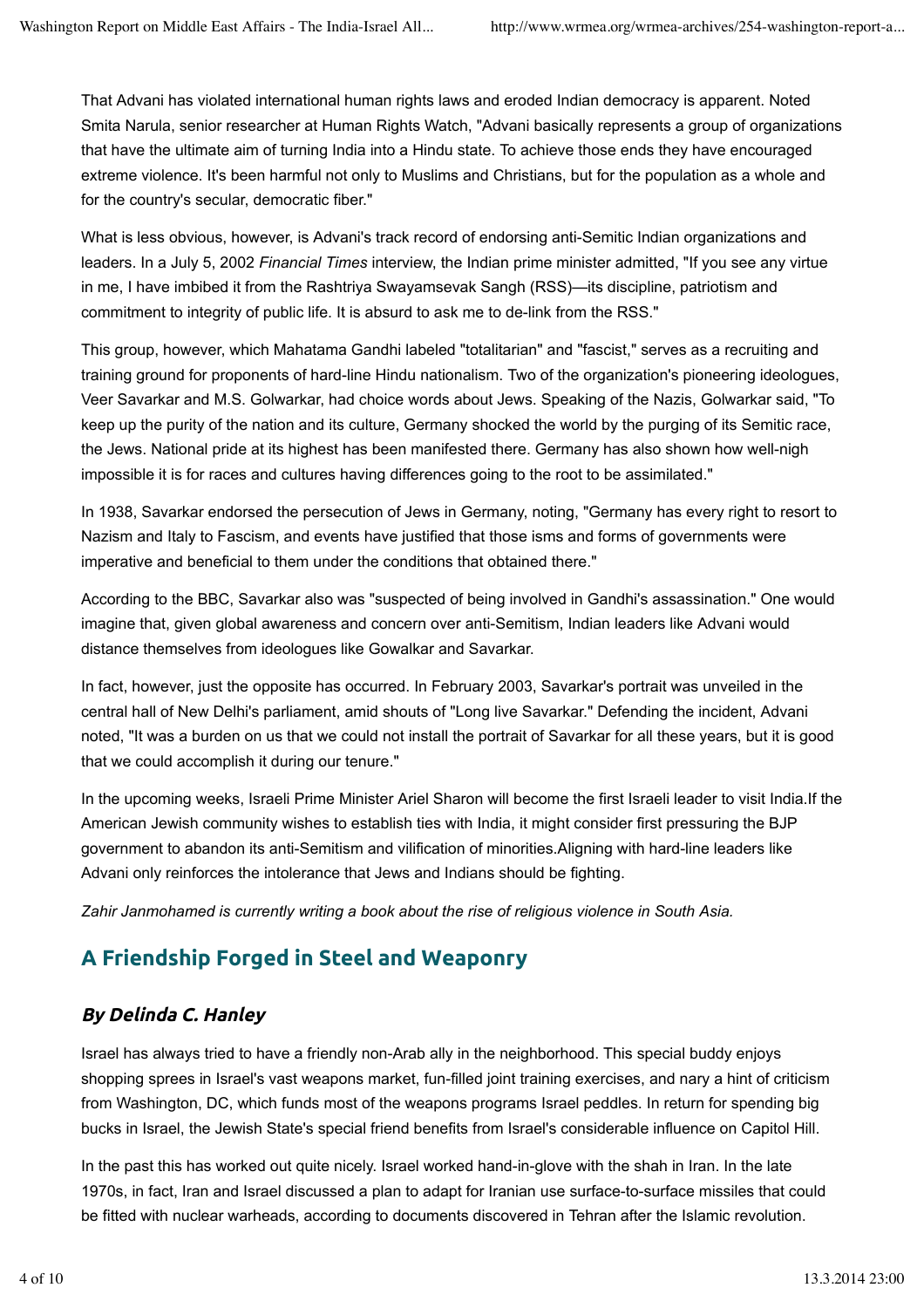Unfortunately for Israel, when the shah left Iran for good on Jan. 16, 1979, the Iranian connection—as well as *carte blanche* fromWashingtonfor any nuclear ambitions—was lost.

Israel next formed a special friendship with Turkey. By 1996 the two countries had developed a strong military, political and economic partnership. Turkish and Israeli sailors and pilots trained together, and Ankara purchased hi-tech Israeli weapons. In 1997 and 1998 the Israeli Air Industries Company started work on a deal to provide Ankara with early warning Phalcon systems and Popeye air-to-surface missiles, and to upgrade Turkey's U.S.-made M60 tanks. Turkey annually spends U.S. \$6.9 billion (4.1 percent of its GDP) on defense. Last year bilateral trade between Turkey and Israel topped \$1 billion. As an added bonus, Jerusalem received water from Turkey, which controls the sources of the Euphrates and Tigris Rivers, and an agreeable partner in a hostile neighborhood.

This relationship may also be losing its glow, however, as democracy advances in Turkey, and Islamist parties gain influence. The Turk on the streets does not approve of attacking Muslim countries or bullying Palestinians. When the democratically elected Turkish parliament turned down Washington's request to use Turkish air bases to launch an attack on Iraq, Israel realized that the good times were coming to an end and it was time to find a new friend.

Now it is India's turn. Diplomatic ties between Israel and India have been on the increase since 1992. Last year almost one-half of Israel's \$4.2 billion in total military sales went to its new favored customer, India. And now, with Washington's final approval of Israel's sale to India of a \$1 billion Phalcon airborne early-warning radar system, and its likely support for the more-expensive sale of Israel's Arrow anti-missile system, Israel again has found true love. The state-run Israel Aircraft Industries contract for three plane-mounted Phalcon systems, for a total of \$1.2 billion to \$1.3 billion, should be ready to sign in time for Israeli Prime Minister Ariel Sharon's planned Sept. 9 visit to New Delhi. Lucrative Indian arms and trade deals with Israel are expected to top \$2 billion in 2004.

The U.S. blocked a similar Israeli Phalcon sale to China three years ago. Given India's recurring hostilities with Pakistan, and the omnipresent threat of nuclear warfare on the subcontinent, it really should have done the the same. Since at least 75 percent of the joint-Israeli-American Arrow missile program was funded by the U.S. Department of Defense, the latter could have just said no.

It's easy, of course, to see why Israel is cozying up to India. The match is a financial and military bonanza for Israel. This year India has allotted 650 billion rupees (\$17 billion) for military spending, and is expected to spend \$100 billion over the next decade.

The two nations have other things in common besides an appetite for military gadgetry. India's ruling BJP Party is as Islamophobic as Israel's Likud. Some Indians would dearly like to model their treatment of Muslims and other religious minorities on Israel's treatment of Palestinian Muslims and Christians.

Like Turkey and Iran before, India has sought and received Israeli assistance in influencing Congress. Israel has happily shared its lobbying know-how with India, pulling the right strings to help isolate longtime U.S. ally Pakistan. As a result, Islamabad was on the outs with the U.S. until after the 9/11 attacks, when President George W. Bush realized he needed the assistance of Pakistan's President Pervez Musharraf in his war on terrorism.

Here at home, the Indian American community is working hard to ensure its voice is heard. According to its executive director, Sanjay Puri, the U.S. Indian Political Action Committee (USINPAC), which opened its Chantilly, Virginia offices in 2002, now has a staff of 20 volunteers. Determined to gain political recognition for the country's two million Indian Americans, USINPAC is seeking half a million dollars in financial contributions